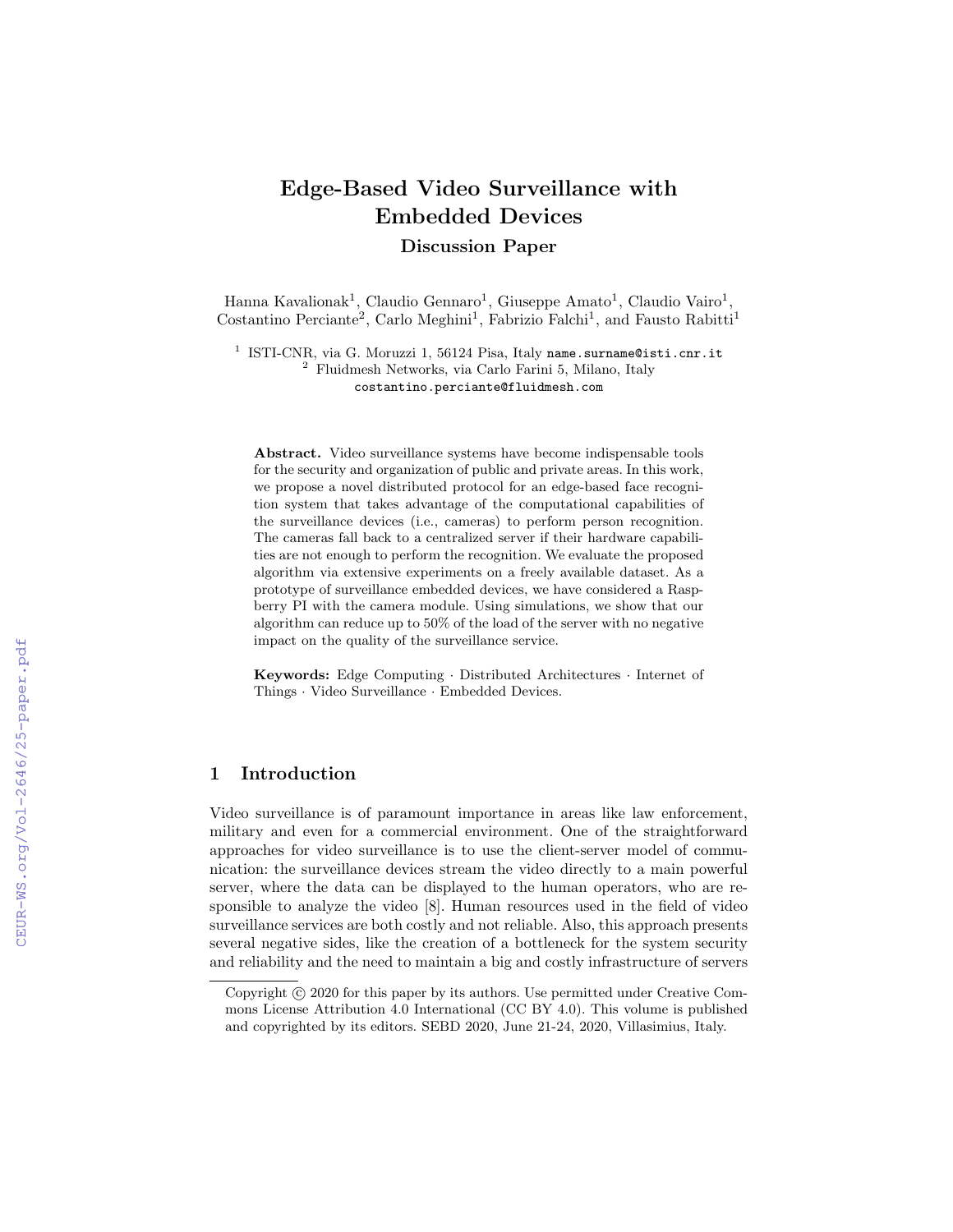dedicated only to the surveillance task. Hence, with the recent advances in smart technologies, automated video surveillance, where the video streams are analyzed automatically by network edge devices, gained a lot of interest [13, 11].

The idea of exploiting the computation capabilities and the topology of a distributed network of smart cameras to reduce the amount of messaging has been proposed in [14] and [15]. In both approaches, the communication is efficiently handled using a task-oriented node clustering that partition the network in different groups according to the pathway among cameras. The former work, however, is limited to face tracking, while the second one targets collaborative person tracking with a combination of hardware acceleration and middleware. These works focus on people tracking rather than recognition and use an efficient camera clustering protocol to dynamically form groups of cameras for in-network tracking of individual persons.

This work summarizes the contribution presented in [7]. The motivating scenario that we consider for this work is that of face recognition [10, 3, 1, 4]. The surveillance system should be able to recognize faces, and track their movements in a possibly large area (e.g. an airport, a city district, a campus, etc. ), using various cameras appositely installed. Real-time video surveillance requires significant storage and processing resources. This work aims to analyze the issues and solutions related to resource allocation, for executing automated edge-based video surveillance, in a fully distributed environment [2, 12]. In particular, we suppose that the (smart) camera devices themselves can cooperate to execute the needed faces detection, recognition and visual analysis tasks. In this work, we study how the image recognition algorithms can be orchestrated across several devices so that bottlenecks are reduced and resource can be managed more effectively. This work extends and enhances our previously published research work [6], where we have proposed a distributed algorithm for load balancing between Smart Sensing Units for the video surveillance task. The adaptive algorithm distributes, at run time, the recognition tasks between the resources of surveillance devices and servers. The detection and recognition tasks are executed locally by surveillance devices, which exploit both the spatial and temporal topology of the moving people, to cache and reuse locally parts of the classification features. Only when devices are not able to execute the recognition task with the cache, a recognition request is sent to the server. We extend the previously proposed adaptive algorithm considering the overhead of real classification techniques.

The rest of the paper is structured as follows. Section 2 provides the definition of the system model and problem statement, whereas Section 3 presents the algorithm for the adaptive camera-assisted person recognition. Section 4 evaluates the distributed surveillance solution through simulations. Finally, Section 5 concludes the paper.

## 2 System model and problem statement

In our work, we model the geographical area, where the surveillance system is deployed, as divided into sectors. A set of Smart Sensing Units (SSUs) are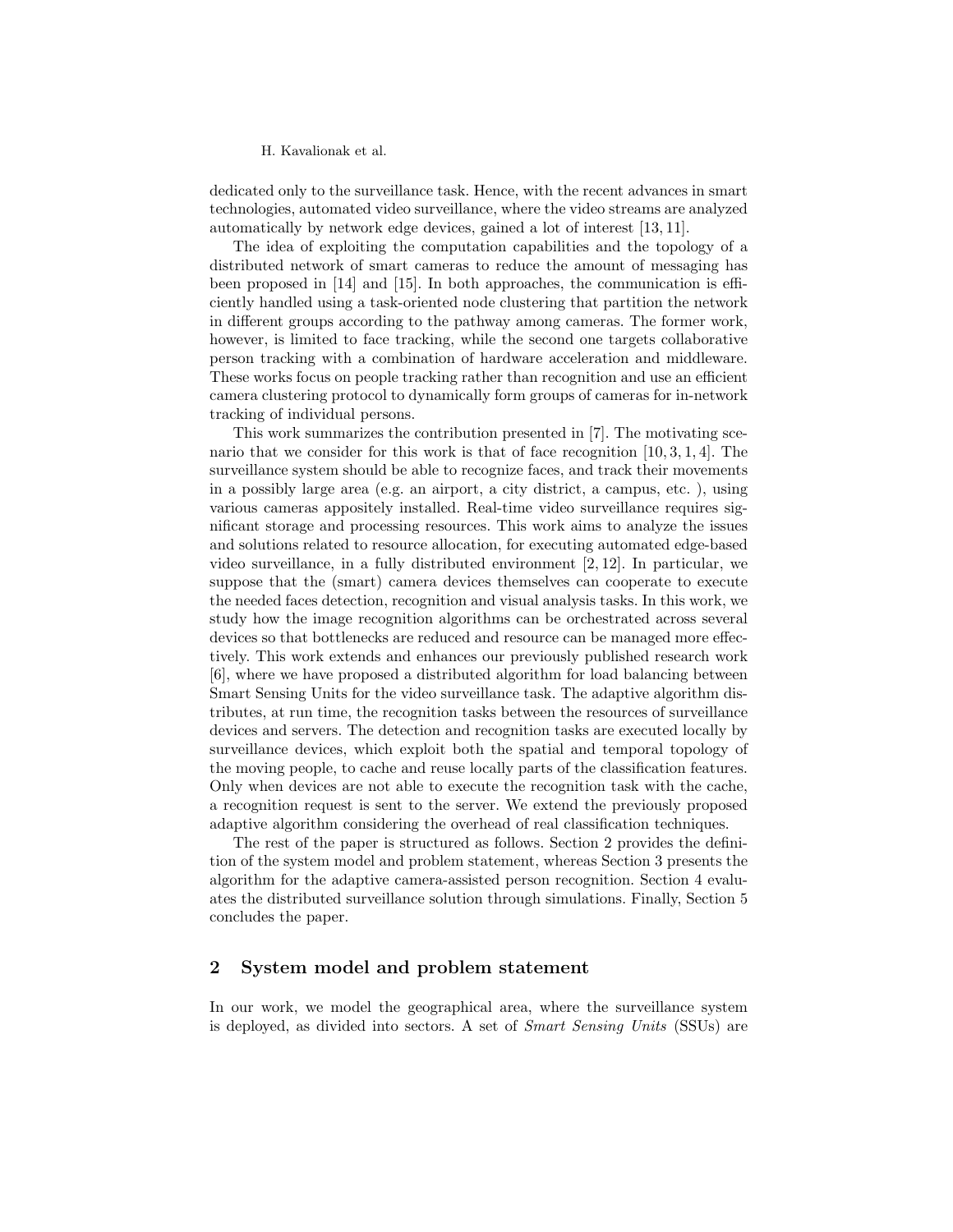Edge-Based Video Surveillance with Embedded Devices



Fig. 1: System model

distributed among the sectors to execute the video surveillance task (Figure 1). Such units have various sensing, computing, storage, and communication capabilities. An SSU is a logical unit, it could be a smart camera having onboard sensing, computing, storage resources, or it could be composed of a camera connected to a computer. Moreover, we assume also the existence of a Main Server (MS) unit in the network. A main server is a stand-alone SSU that is characterized by (theoretically) infinite computing, storage, and communication capabilities. It also plays the role of the central server where the devices send their requests, in case of client-server modality.

In our work, we distinguish two possible scenarios: basic and enhanced. In the basic scenario, all SSUs are connected to the central MS and their functionality is limited to video observation and data streaming to the MS. In the enhanced scenario, on the other hand, all SSUs are connected in a structured peer-topeer topology. SSUs can cooperate to execute complex tasks and build together a rich representation of the context where the infrastructure is deployed. We consider the peer-to-peer overlay connecting the SSUs to be fixed. Each SSU can contact directly the MS and its geographical neighbor SSUs. We assume the communication between SSUs is reliable, i.e., no message is ever lost or corrupted. In the enhanced scenario, each SSU has computational resources and local storage memory, where it keeps a *recognition library*, which is a collection of recognizers, each specialized to recognize a certain person. The MS's recognition library contains the recognizers for all the recognizable persons in the surveillance area, while the recognition library of an SSU is, basically, a local cache that keeps only a subset of all recognizable persons.

As an illustrative example, let us consider the following scenario, taking place in a geographical area (the surveilled area) of appropriate size, where a number of SSUs have been deployed for video surveillance purposes. Here we consider a person that is moving in the area. The system should visually recognize the person in order to evaluate the presence of this person in the area. One of the straightforward solutions for area video surveillance is to stream all the data from the SSUs to the MS for the following processing and storage. This approach can cause some additional system issues. At first, the interested organization needs to have a powerful server system devoted specifically to the surveillance needs.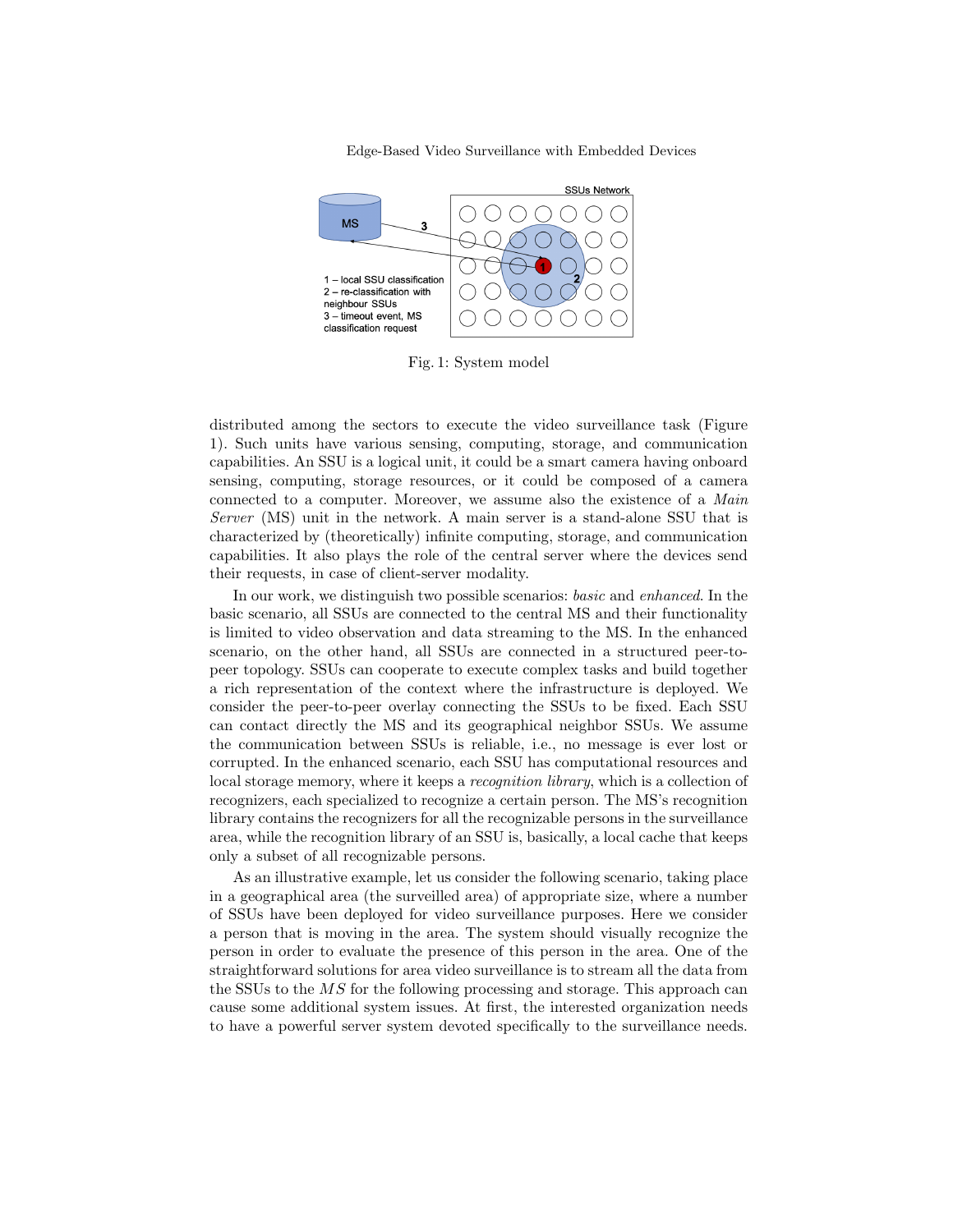Algorithm 1: Active thread algorithm executed by SSU



This server system needs to be powerful enough to continuously process the video streaming data that is coming from the SSUs. The second problem is connected with the delays for the person recognition, caused by possible server overloading and network bandwidth overhead in case of a high rate of requests for recognition.

In order to tackle these issues, our solution exploits a distributed architecture for face recognition, where the detection and recognition tasks are moved to SSUs when it is possible. We performed some simulations in order to move the most possible computation on the camera themselves and we used optimized strategies of distributed computation to solve the most challenging resource-demanding tasks.

# 3 Algorithm

In this section, we describe our enhanced algorithm for distributing the recognition processes on the SSUs. Each camera in the system keeps the list of its neighbors SSUs, which we name view. In order to improve the efficiency of the recognition process each camera locally keeps a recognition library that contains a subset of all recognizers for faces. Using these local recognizers, each camera in the network tries to recognize the face of the detected person locally and with the help of neighbor SSUs, without involving the MS, thus reducing its computational and bandwidth consumption. The size of the library is limited to recognizersLimit according to the available storage space of an SSU.

Three threads are executed by each of the SSUs: (1) active thread (Algorithm 1) is responsible for the active area monitoring,  $(2)$  time-out thread corresponds to the timeout event in the face recognition by neighbors and (3) passive thread (Algorithm 2) processes the incoming messages received by an entity.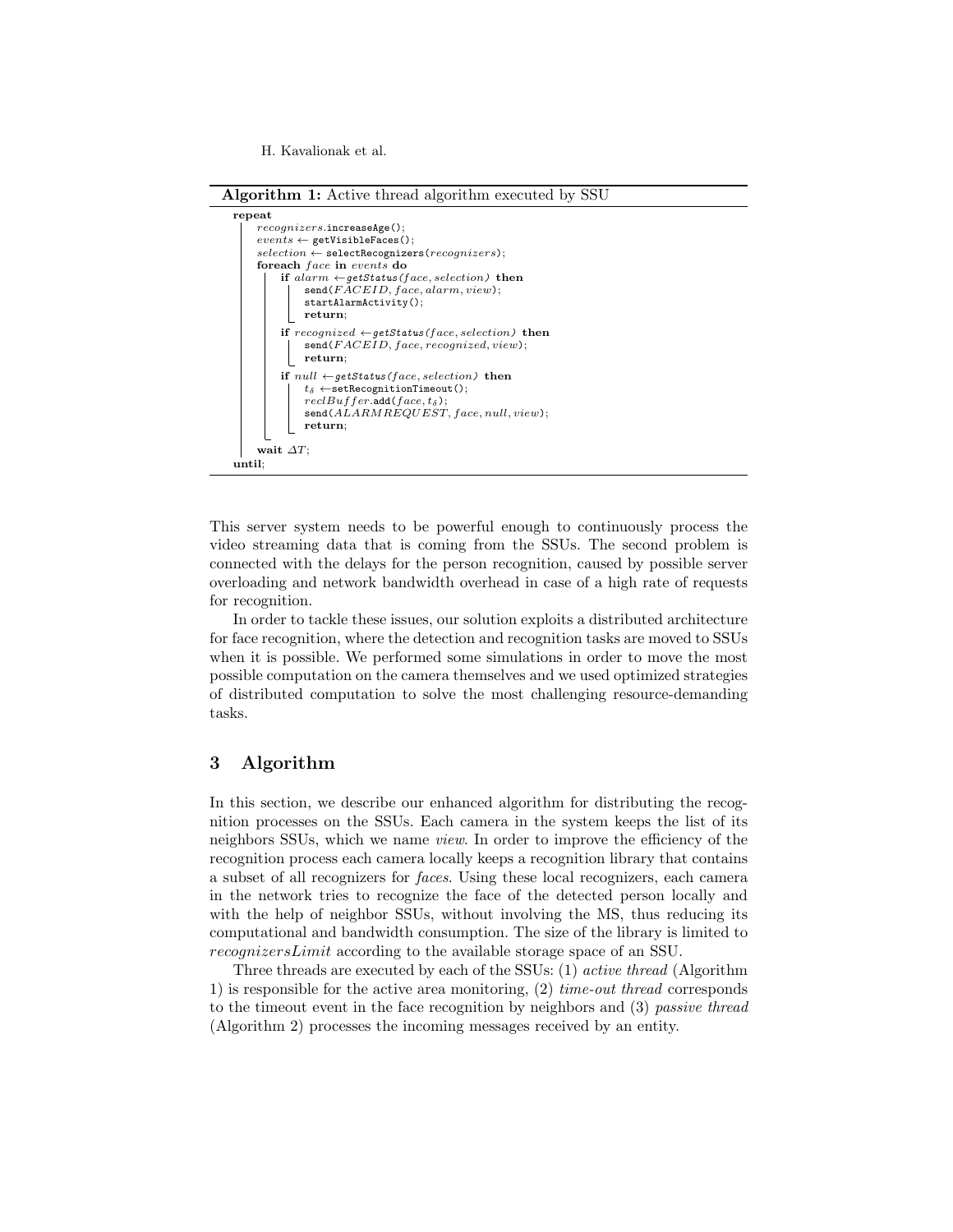Edge-Based Video Surveillance with Embedded Devices





Every  $\Delta T$  each SSU executes the active thread Algorithm 1. At first, it increases the "age" of all known recognizers in the library recognizers. Then, it processes the current surveillance area image and extracts the facial features for the detected persons. Finally, it selects the subset *selection* of *recognizers* with the lowest age parameter from the local collection.

For each *face* in events an SSU executes the recognition algorithm. In case face corresponds to the entry in *recognizers* with *alarm* status, the SSU  $(1)$ sends a notification message type FACEID with a *face* features and the *alarm* tag to the neighbor SSUs; then (2) starts predefined alarm activity, for example, video recording and live streaming to the operator displays.

In case a face is recognized, a notification FACEID is distributed between the neighbor SSUs. If there is no correspondence in selection, the camera establishes a recognition waiting time and adds the face features into the reclassification buffer  $reclBuffer$ . It also sends the recognition request ALARMREQUEST to the neighbors' SSUs. When the recognition waiting time has passed, if the object is still in the  $reclBuffer$ , then the camera sends the classification request ALARMREQUEST to the  $MS$  and removes the features from the recl Buffer.

When an SSU receives a message, it is processed according to the Algorithm 2. We consider three types of messages: ALARMREQUEST, ALARMREPLY and FACEID. The ALARMREQUEST message contains the request for a  $face$  classification. The recipient checks the status of the received  $face$  in the local subset of a recognizers list and sends an alarmreply containing the results of the recognition  $result$  to the sender. The FACEID message is used for the face fea-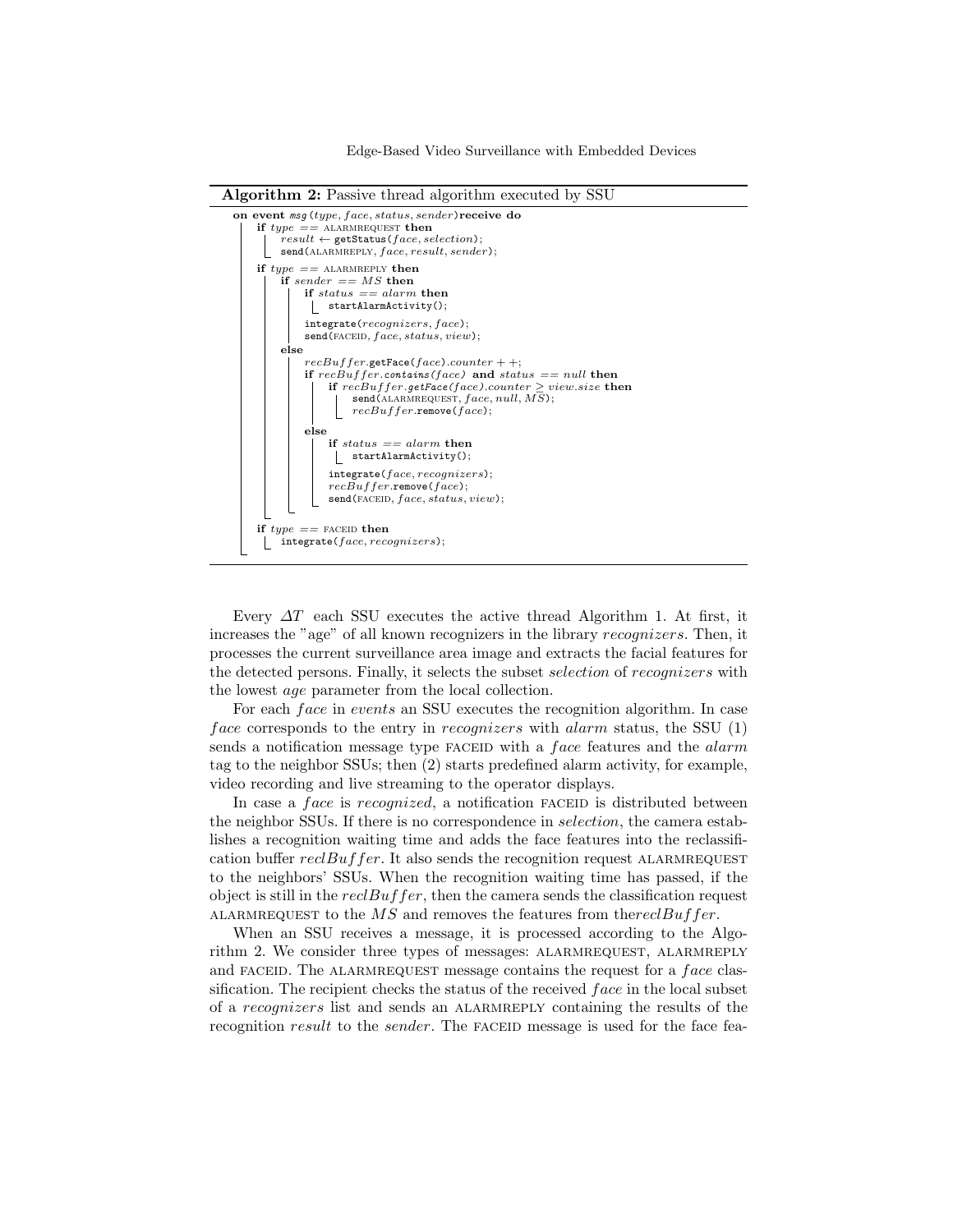tures broadcasting to the neighbor SSUs. Hence, whenever a camera receives this message it integrates the received face features to the local recognizers library.

The ALARMREPLY message corresponds to the reply to a recognition. If it comes from MS entity, the recipient integrates the recognized face and its status to the local *recognizers* and sends the face notification message FACEID to its neighbors view. Moreover, in case the received status is alarm the camera initiates some predefined alarm activity. Each SSU keeps track of the replies of all the neighbor SSUs for each face in the  $recBuffer$ . If no neighbor SSU is able to recognize the current  $face$ , then the camera sends the recognition request ALARMREQUEST to the  $MS$  and removes the face from the reclassification buffer  $recBuffer$ . If, on the other hand, the received status is not *null* it means the face has been recognized by the sender and the camera integrates it to the local recognizers, removes the face from the reclassification buffer and sends the face notification message FACEID to its neighbors SSUs. In case the received status is alarm, the camera also initiates some predefined alarm activity.

#### 4 Evaluation of the area surveillance algorithm

In this section, we present a simulation experiment in order to evaluate the load imposed on the MS and the performance of the distributed surveillance system.

In our simulation, we assume that the SSUs are uniformly distributed in the monitored area. Persons in the "surveillance area" move according to the mobility model described in [5] for the movements of avatars in a virtual environment. In this model, the area has a number of *hotspots* equals to  $n_{hs}$ . The hotspots are the most attractive places in the area where it is expected to find more persons there than in other places. Each person that enters the surveillance area follows the following behavior: the person chooses a random number of hotspots to visit and moves towards them, in sequence. After all the hotspots have been visited, the person leaves the surveillance area. The population of the area follows a bell-shaped curve very similar to the normal distribution in which the population starts from 0 and reaches a maximum of 800 persons. In our simulations, we considered the  $10\%$  of persons in the area to be *unknown* (i.e. associated with alarm tag).

We executed simulation of 6 hours using the *peersim* simulator [9] and the mobility model described above. We evaluate two algorithms: (1) when all the data is transmitted to the  $\overline{MS}$  for the analysis (our baseline) and (2) the adaptive algorithm described in Section 3.

In the baseline model, all SSUs stream the video directly to the  $MS$ , where the MS extracts the face features and recognizes the persons. The baseline curve in Figure 2 shows the number of recognition the MS is required to process in a 60sec time interval. Other curves on the figure show the evaluation of the recognition requests to MS when the enhanced algorithm is applied and under different system parameters, such as  $T_{max}$  and  $ct$ , where  $T_{max}$  is the maximum allowed face recognition delay and  $ct$  is the time needed to compare the extracted features with one class in the recognition library. The results show that the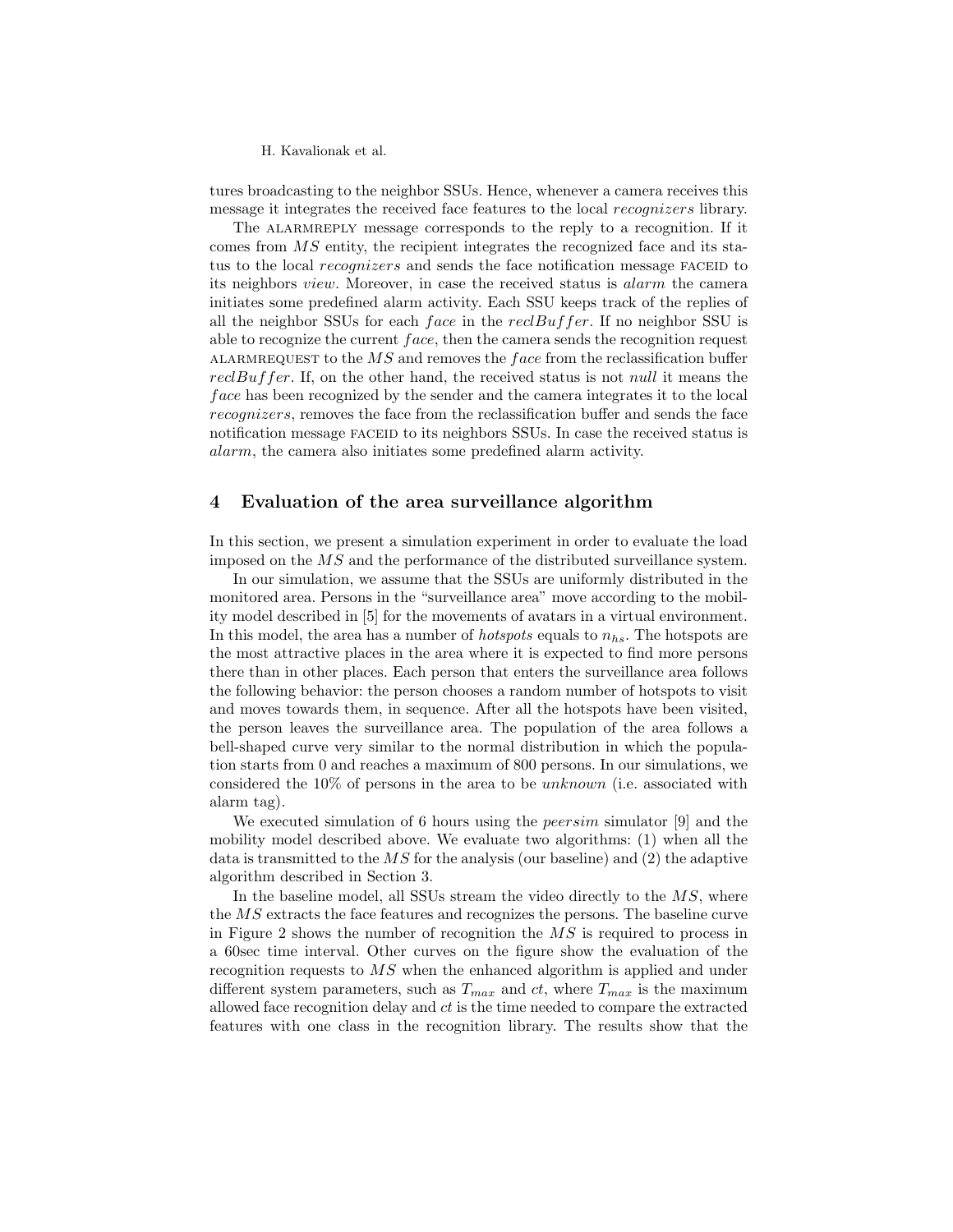

Fig. 2: MS recognition requests per 60sec for different system parameters.

enhanced algorithm can reduce up to 50% of the recognition activity of the MS unit in peak hours.

Each class of the cache is a simulated sample of the face features that characterize a person. Therefore, the time needed by an SSUs to perform a single face recognition task is given by the size of the cache selection times ct. A higher number of the face features in the class increases the accuracy of the recognition, but at the same time increases also the ct.

As we can see in Figure 2a, in case of a lower  $T_{max}$  the system does not have enough time for the whole algorithm recognition cycle and it is forced to rely on the MS recognition more often. Instead, a higher  $T_{max}$  allows an SSU to perform the recognition using the cache and to receive the replies from the neighbor SSUs. Nevertheless, even in case of low  $T_{max}$ , the enhanced algorithm significantly reduces the recognition load of  $MS$  compared to the baseline solution.

Figure 2b shows the influence of  $ct$  time interval on the  $\overline{MS}$  recognition load. Even in case of high accuracy of local recognition and relatively low  $T_{max}$ , the load of MS by recognition requests is significantly lower than the baseline solution. Moreover, lower  $ct$  values further decreases the load imposed on the MS by the recognition. Figure 2c shows the impact of the system parameters on the algorithm effectiveness. Lower values of ct and larger of  $T_{max}$  significantly reduce the  $\overline{MS}$  recognition load. One of the straightforward ways to minimize ct time is to reduce the accuracy of the local recognition algorithm by decreasing the number of features in the sample. In case fast person recognition is not a requirement, the increment of  $T_{max}$  can also reduce the load of the MS.

#### 5 Conclusion

In this paper, we propose a distributed edge-based protocol for area video surveillance based on image classification. In order to minimize the classification load on the main server, recognition tasks take place on the SSUs when possible. To perform person recognition, an SSU uses the local resources together with the resources of the neighbor SSUs. The surveillance devices fall back to the main server when the classification cannot be done in the desired time interval. In this extended abstract, we gave an overview of how our system works, we described